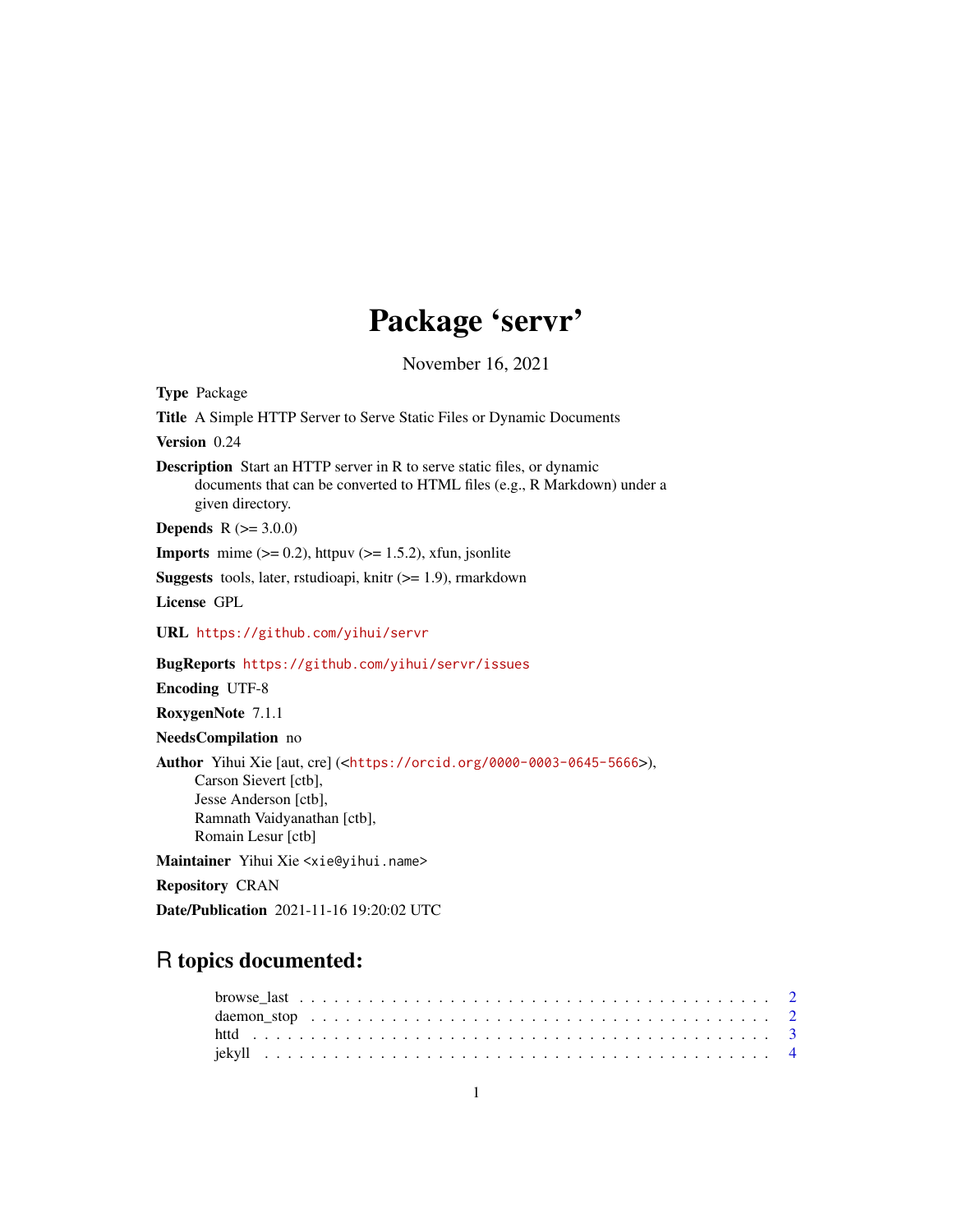<span id="page-1-0"></span>

| Index |  |  |  |  |  |  |  |  |  |  |  |  |  |  |  |  |  |  |  |
|-------|--|--|--|--|--|--|--|--|--|--|--|--|--|--|--|--|--|--|--|
|       |  |  |  |  |  |  |  |  |  |  |  |  |  |  |  |  |  |  |  |
|       |  |  |  |  |  |  |  |  |  |  |  |  |  |  |  |  |  |  |  |
|       |  |  |  |  |  |  |  |  |  |  |  |  |  |  |  |  |  |  |  |
|       |  |  |  |  |  |  |  |  |  |  |  |  |  |  |  |  |  |  |  |
|       |  |  |  |  |  |  |  |  |  |  |  |  |  |  |  |  |  |  |  |

browse\_last *Reopen the last browsed page*

#### Description

If you have launched a page in the browser via servr but closed it later, you may call this function to reopen it.

#### Usage

browse\_last(open = TRUE)

#### Arguments

open Whether to reopen the lastly browsed page. If FALSE, the URL of the previously browsed page will be returned.

#### Examples

```
servr::browse_last()
```
daemon\_stop *Utilities for daemonized servers*

#### Description

daemon\_list() returns IDs of servers, which can be used to stop the daemonized servers.

#### Usage

```
daemon_stop(which = daemon_list())
```
daemon\_list()

### Arguments

which A integer vector of the server IDs; by default, IDs of all existing servers in the current R session obtained from daemon\_list(), i.e., all daemon servers will be stopped by default.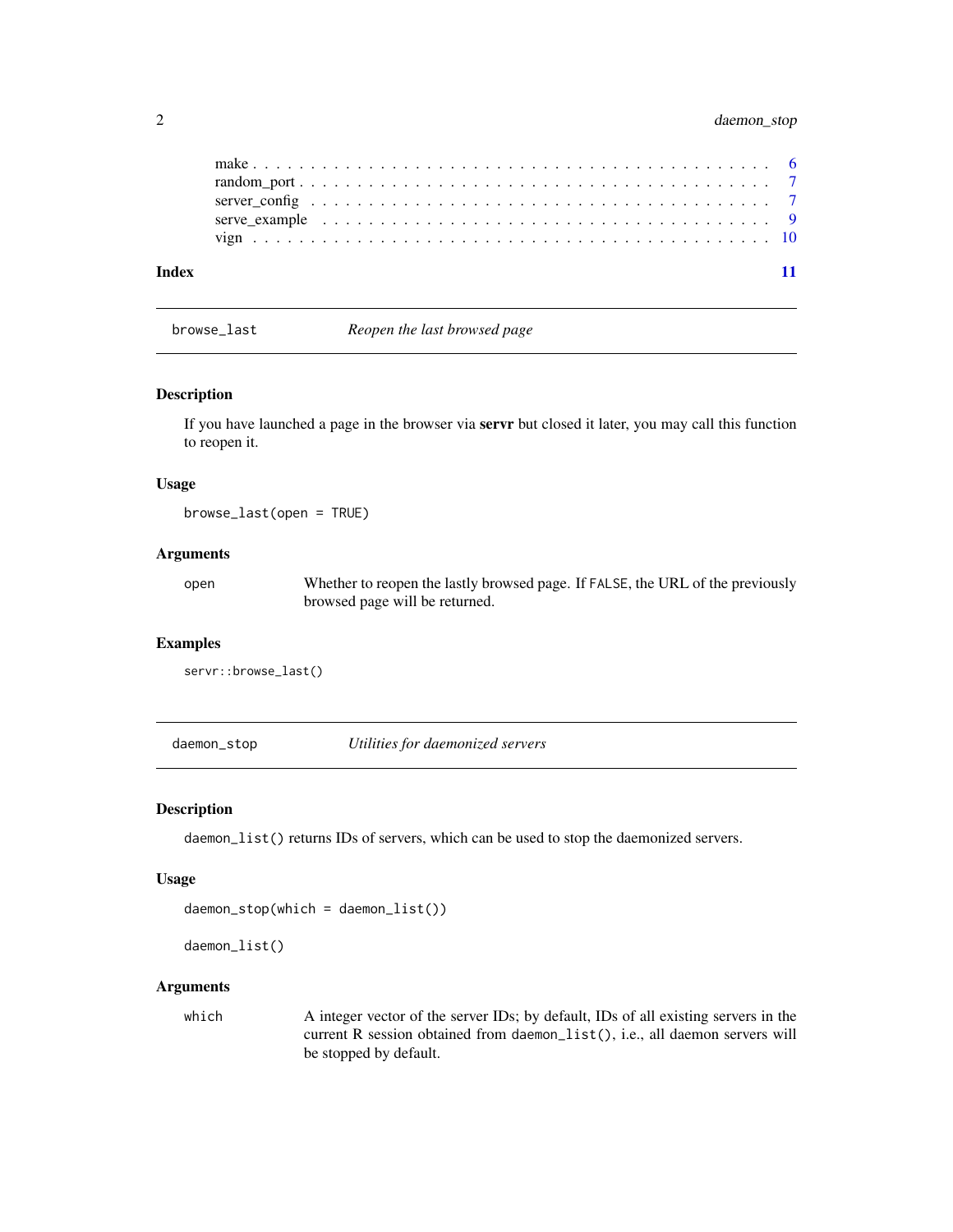#### <span id="page-2-0"></span>httd 3

## Value

The function daemon\_list() returns a list of existing server IDs, and daemon\_stop() returns an invisible NULL.

<span id="page-2-1"></span>

httd *Serve static files under a directory*

## Description

If there is an 'index.html' under this directory, it will be displayed; otherwise the list of files is displayed, with links on their names. After we run this function, we can go to 'http://localhost:port' to browse the web pages either created from R or read from HTML files.

## Usage

```
httd(dir = ".", \ldots)
httw(
  \text{dir} = "."watch = ".".pattern = NULL,
  all_files = FALSE,
  filter = NULL,handler = NULL,
  ...
)
```
## Arguments

| dir        | The root directory to serve.                                                                                                                                                    |
|------------|---------------------------------------------------------------------------------------------------------------------------------------------------------------------------------|
| $\ddots$ . | server configurations passed to server_config()                                                                                                                                 |
| watch      | a directory under which httw() is to watch for changes; if it is a relative path,<br>it is relative to the dir argument                                                         |
| pattern    | a regular expression passed to list. files () to determine the files to watch                                                                                                   |
| all_files  | whether to watch all files including the hidden files                                                                                                                           |
| filter     | a function to filter the file paths returned from list. files () (e.g., you can<br>exclude certain files from the watch list)                                                   |
| handler    | a function to be called every time any files are changed or added under the<br>directory; its argument is a character vector of the filenames of the files modified<br>or added |

## Details

httd() is a pure static server, and httw() is similar but watches for changes under the directory: if an HTML file is being viewed in the browser, and any files are modified under the directory, the HTML page will be automatically refreshed.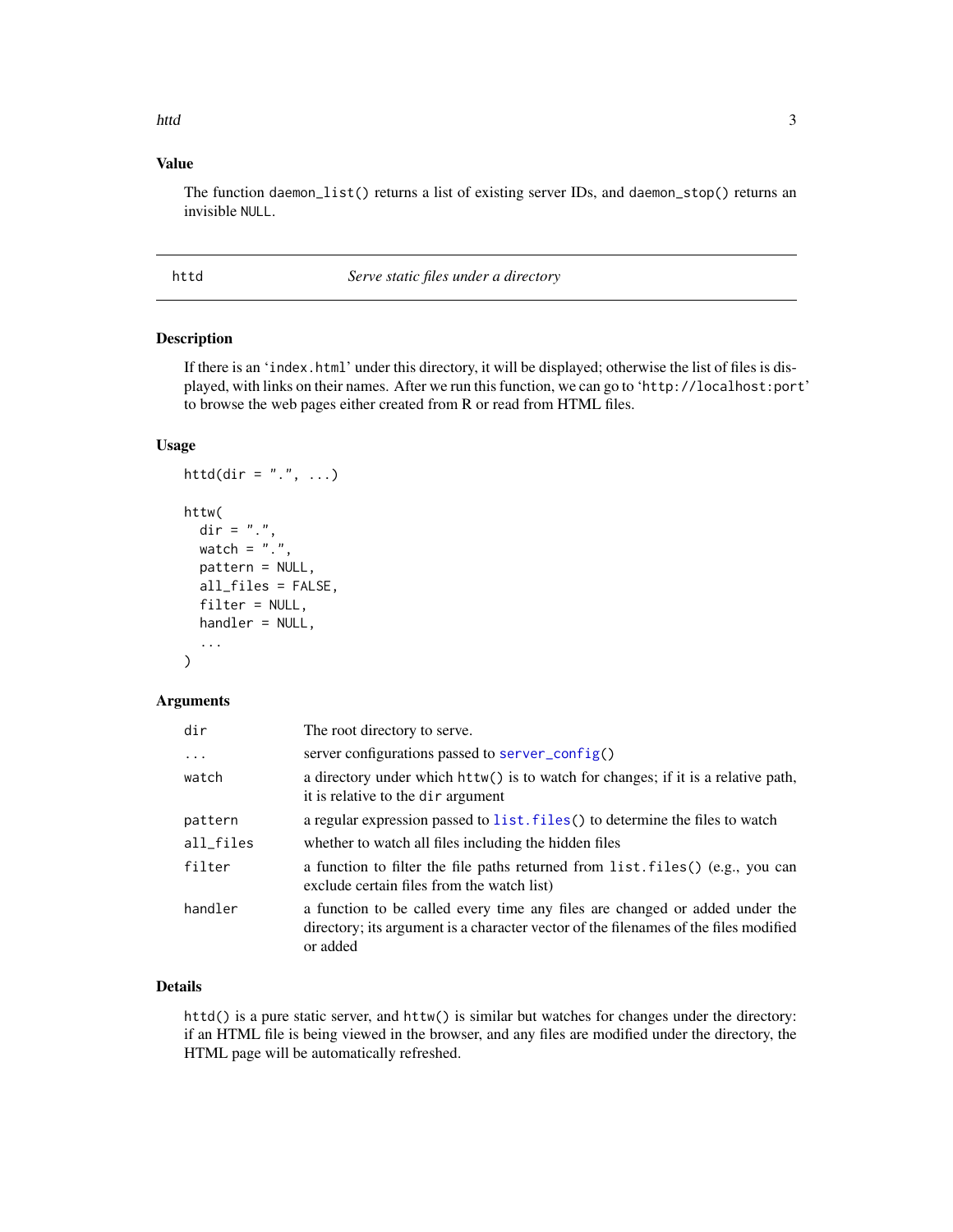#### References

<https://github.com/yihui/servr>

#### Examples

#' see https://github.com/yihui/servr for command line usage # or run inside an R session if (interactive()) servr::httd()

#### jekyll *Serve R Markdown based websites*

## <span id="page-3-1"></span>Description

R Markdown documents (with the filename extension '.Rmd') are re-compiled using knitr or rmarkdown when necessary (source files are newer than output files), and the HTML pages will be automatically refreshed in the web browser accordingly.

### Usage

```
jekyll(
 \text{dir} = "."input = c("."," "source", "—posts"),output = c("."," "—posts", "\_posts"),script = c("Makefile", "build.R"),
  serve = TRUE,
  command = "jekyll build",
  ...
)
rmdv2(dir = ".", script = c("Makefile", "build.R"), in_session = FALSE, ...)
rmdv1(dir = ".", script = c("Makefile", "build.R"), in_session = FALSE, \dots)
```
#### Arguments

| dir    | the root directory of the website                                                                                                                                                                                                                          |
|--------|------------------------------------------------------------------------------------------------------------------------------------------------------------------------------------------------------------------------------------------------------------|
| input  | the input directories that contain R Markdown documents (the directories must<br>be relative instead of absolute; same for output directories)                                                                                                             |
| output | the output directories corresponding to input; for an input document 'foo. Rmd'<br>under the directory input [i], its output document 'foo.md' (or 'foo.html')<br>is generated under output [i] if the output document is older than the input<br>document |

<span id="page-3-0"></span>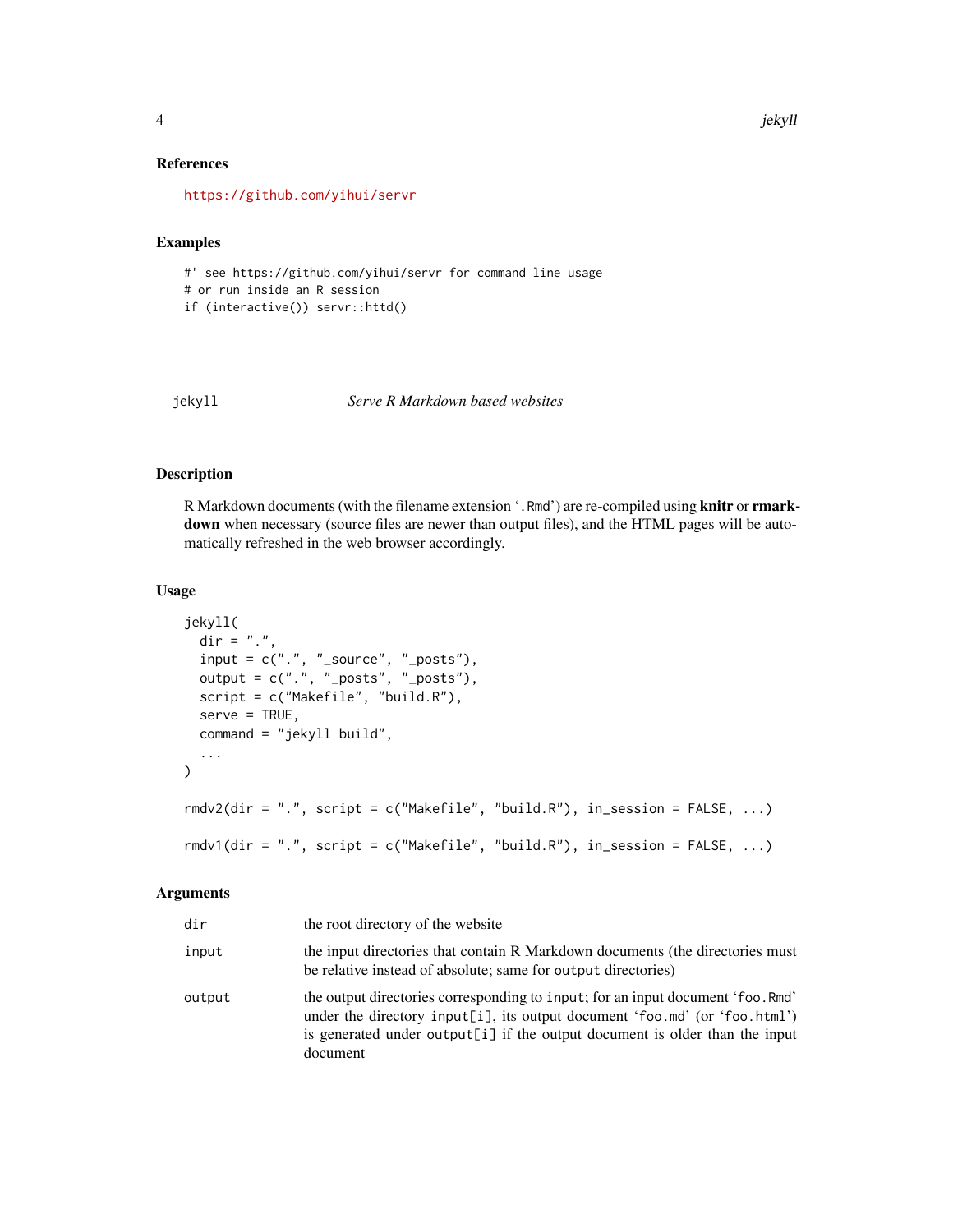#### <span id="page-4-0"></span>jekyll 5

| script     | a Makefile (see make), or (if Makefile not found) the name of an R script to<br>re-build R Markdown documents, which will be executed via command line<br>of the form Rscript build. R arg1 arg2 where build. R is the script specified<br>by this argument, arg1 is the input filename, and arg2 is the output filename;<br>inside the R script, you can use commandargs (TRUE) to capture c (arg1, arg2),<br>e.g. knitr::knit(commandArgs(TRUE)[1], commandArgs(TRUE)[2]); if this<br>R script is not found, either, internal compiling methods will be used, which are<br>basically knit(), knit2html(), or render() |
|------------|-------------------------------------------------------------------------------------------------------------------------------------------------------------------------------------------------------------------------------------------------------------------------------------------------------------------------------------------------------------------------------------------------------------------------------------------------------------------------------------------------------------------------------------------------------------------------------------------------------------------------|
| serve      | whether to serve the website; if FALSE, the R Markdown documents and the                                                                                                                                                                                                                                                                                                                                                                                                                                                                                                                                                |
|            | website will be compiled but not served                                                                                                                                                                                                                                                                                                                                                                                                                                                                                                                                                                                 |
| command    | a command to build the Jekyll website; by default, it is jekyll build, and you<br>can use alternative commands, such as bundle exec jekyll build                                                                                                                                                                                                                                                                                                                                                                                                                                                                        |
|            | server configurations passed to server_config()                                                                                                                                                                                                                                                                                                                                                                                                                                                                                                                                                                         |
| in_session | whether to render the R Markdown documents in the current R session (TRUE) or<br>in a separate new R session (FALSE); if the former, the argument script can be a<br>function with two arguments, the filenames of the source document and the out-<br>put document, respectively; an internal function (basically rmarkdown:: render()<br>or knitr:: knit2html $()$ ) will be used if the script argument is not a function<br>and $in\_session = TRUE$                                                                                                                                                                |

## Details

The function jekyll() sets up a web server to serve a Jekyll-based website. A connection is established between R and the HTML pages through WebSockets so that R can notify the HTML pages to refresh themselves if any R Markdown documents have been re-compiled.

The functions rmdv1() and rmdv2() are similar to jekyll(), and the only difference is the way to compile R Markdown documents:  $rmdv1()$  uses the **markdown** package (a.k.a R Markdown v1) via [knit2html\(](#page-0-0)), and rmdv2() calls [render\(](#page-0-0)) in the **rmarkdown** package (a.k.a R Markdown v2).

## **Note**

Apparently jekyll() and  $r$ mdv1() require the **knitr** package, and  $r$ mdv2() requires **rmarkdown**. You have to install them before calling the server functions here.

All R Markdown documents are compiled in separate R sessions by default. If you have any R Markdown documents that should not be compiled as standalone documents (e.g. child documents), you can use different filename extensions, such as '.Rmarkdown'.

The baseurl argument does not work in jekyll(), and the base URL setting will be read from '\_config.yml' (the 'baseurl' field) of the website if present. You should not pass baseurl to the function jekyll() directly.

For the sake of reproducibility, you are recommended to compile each source document in a separate R session (i.e., use the default in\_session = FALSE) to make sure they can compile on their own, otherwise the current workspace may affect the evaluation of the code chunks in these source documents. Sometimes it might be useful to compile a document in the current R session. For example, if reading data is time-consuming and it is not convenient to cache it (using the knitr chunk option cache = TRUE), you may read the data once, temporarily turn off the evaluation of that code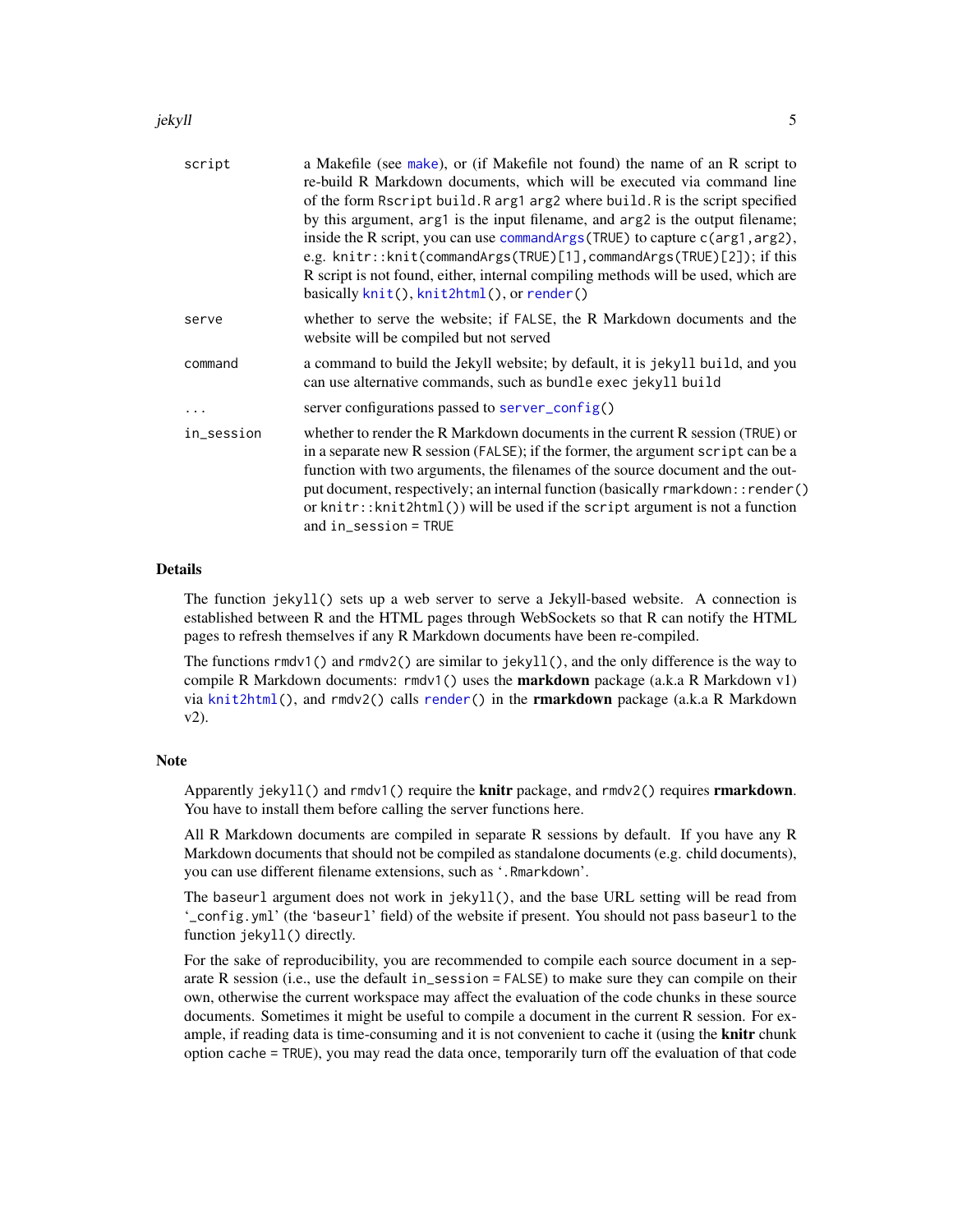<span id="page-5-0"></span>chunk, and keep on working on the rest of code chunks so that data will not be read over and over again.

#### References

R Markdown v1: <https://cran.r-project.org/package=markdown>. R Markdown v2: [https:](https://rmarkdown.rstudio.com) [//rmarkdown.rstudio.com](https://rmarkdown.rstudio.com). For Jekyll, see <https://jekyllrb.com>. The GitHub repository <https://github.com/yihui/blogdown-jekyll> is an example of serving Jekyll websites with servr::jekyll().

#### See Also

The **blogdown** package (based on Hugo and R Markdown v2) is a better alternative to Jekyll: <https://github.com/rstudio/blogdown/>. I strongly recommend you to try it.

#### Examples

```
if (interactive()) servr::rmdv1() # serve the current dir with R Markdown v1
if (interactive()) servr::rmdv2() # or R Markdown v2
# built-in examples
servr::serve_example("rmd", servr::rmdv1)
servr::serve_example("rmd", servr::rmdv2)
```
<span id="page-5-1"></span>

make *Serve files under a directory based on GNU Make*

#### Description

You can define how and when to rebuild files (such as R Markdown files) using Make rules, e.g. a rule \_posts/%.md: \_source/%.Rmd with a command to build '.Rmd' to '.md' will be executed if and only if 'foo.Rmd' is newer than 'foo.md'. The exit status of the command make -q will decide whether to rebuild files: rebuilding occurs only when the exit code is not 0. When an HTML file has been rebuilt, it will be automatically refreshed in the web browser.

#### Usage

make(dir =  $",", \ldots)$ 

#### Arguments

| dir                  | The root directory to serve.                    |
|----------------------|-------------------------------------------------|
| $\ddot{\phantom{0}}$ | server configurations passed to server_config() |

#### **Note**

You must have installed GNU Make to use this function. This is normally not a problem for Linux and OS X users (it should be available by default). For Windows users, you can either install GNU Make, or just install [Rtools,](https://cran.r-project.org/bin/windows/Rtools/) which also contains GNU Make.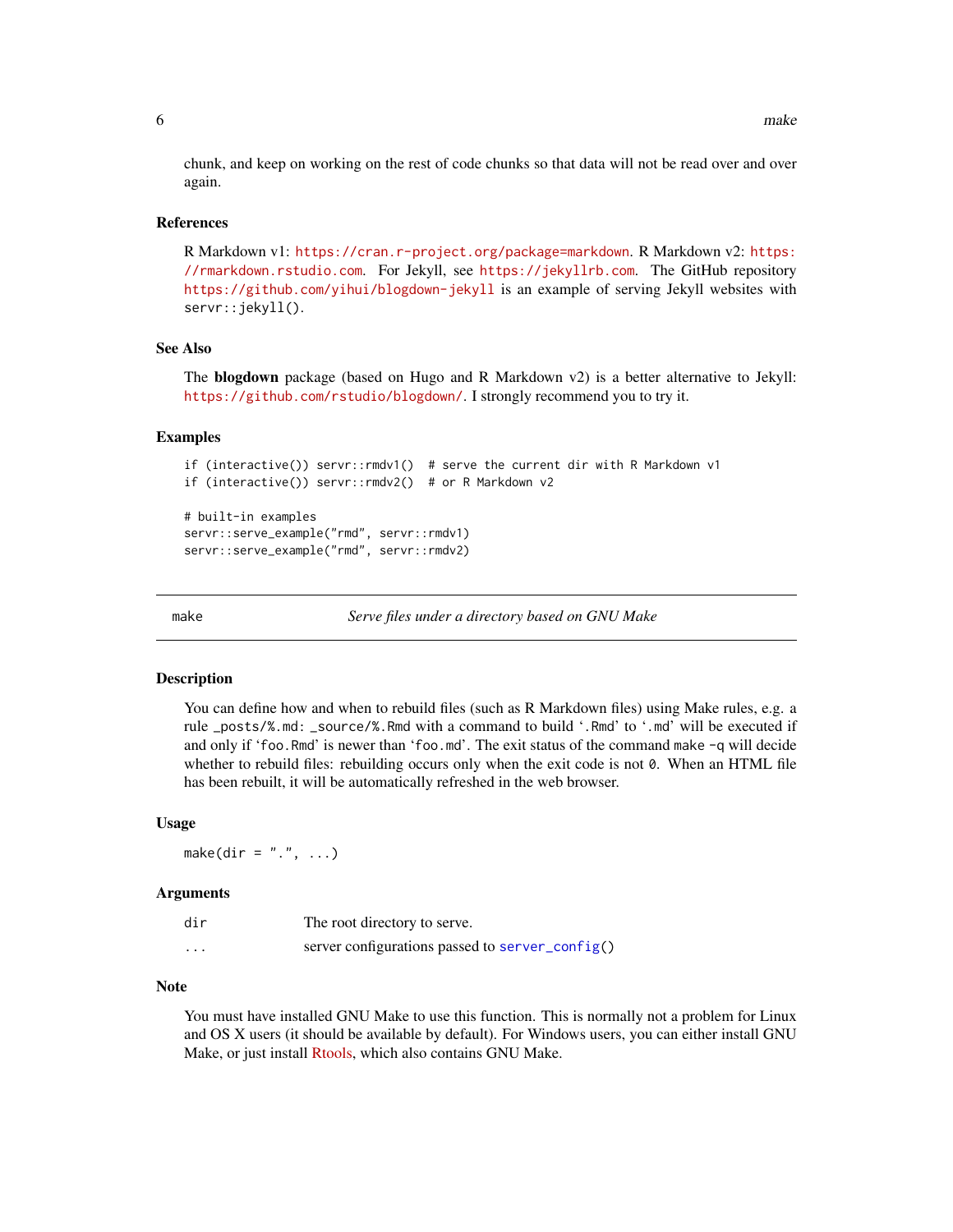## <span id="page-6-0"></span>random\_port 7

#### Examples

```
# some built-in examples (if you are not familiar with make, you can take a
# look at the Makefile of each example)
servr::serve_example("make1", servr::make)
servr::serve_example("make2", servr::make)
```
random\_port *Find a random available TCP port*

## Description

Test a series of random TCP ports from 3000 to 8000 (excluding a few that are considered unsafe by Chrome) and return the first available one. A web server can be later started on this port.

#### Usage

random\_port(port =  $4321L$ , host =  $getOption("server.host", "127.0.0.1"), n = 20)$ 

#### Arguments

| port | The preferred port $(s)$ .                                                                                         |
|------|--------------------------------------------------------------------------------------------------------------------|
| host | A string that is a valid IPv4 address that is owned by this server, or "0.0.0.0"<br>to listen on all IP addresses. |
| n    | The maximum number of random ports to be tested.                                                                   |

### Value

A port number, or an error if no ports are available.

<span id="page-6-1"></span>server\_config *Server configurations*

## Description

The server functions in this package are configured through this function.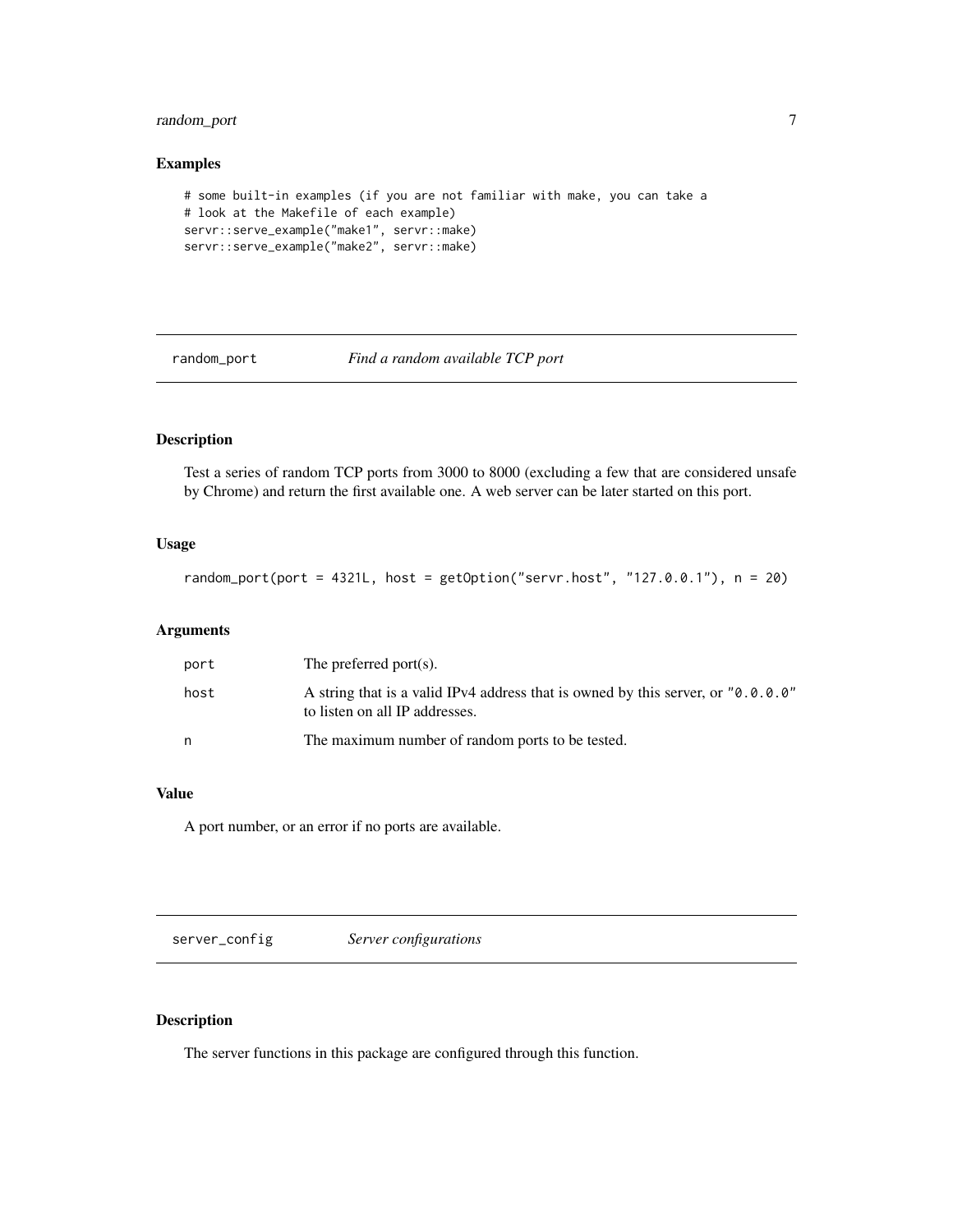## Usage

```
server_config(
 dir = ".",
 host = getOption("servr.host", "127.0.0.1"),
  port,
  browser,
  daemon,
  interval = getOption("servr.interval", 1),
  \text{baseurl} = "",initpath = ",
  hosturl = identity,verbose = TRUE
\mathcal{L}
```
## Arguments

| dir      | The root directory to serve.                                                                                                                                                                                                                                                                                                                                                                                                                                                                                                                                                                |
|----------|---------------------------------------------------------------------------------------------------------------------------------------------------------------------------------------------------------------------------------------------------------------------------------------------------------------------------------------------------------------------------------------------------------------------------------------------------------------------------------------------------------------------------------------------------------------------------------------------|
| host     | A string that is a valid IPv4 address that is owned by this server, or "0.0.0.0"<br>to listen on all IP addresses.                                                                                                                                                                                                                                                                                                                                                                                                                                                                          |
| port     | The TCP port number. If it is not explicitly set, the default value will be looked<br>up in this order: First, the command line argument of the form -pNNNN (N is a<br>digit from 0 to 9). If it was passed to R when R was started, NNNN will be used<br>as the port number. Second, the environment variable R_SERVR_PORT. Third,<br>the global option servr.port (e.g., options (servr.port = 4322)). If none of<br>these command-line arguments, variables, or options were set, the default port<br>will be 4321. If this port is not available, a random available port will be used. |
| browser  | Whether to launch the default web browser. By default, it is TRUE if the R<br>session is interactive(), or when a command line argument -b was passed to<br>R (see commandArgs()). N.B. the RStudio viewer is used as the web browser if<br>available.                                                                                                                                                                                                                                                                                                                                      |
| daemon   | Whether to launch a daemonized server (the server does not block the current R<br>session) or a blocking server. By default, it is the global option getOption ('servr.daemon')<br>$(e.g., you can set options(servr.daemon = TRUE));$ if this option was not set,<br>daemon = TRUE if a command line argument $-d$ was passed to R (through Rscript),<br>or the server is running in an interactive R session.                                                                                                                                                                             |
| interval | The time interval used to check if an HTML page needs to be rebuilt (by default,<br>it is checked every second).                                                                                                                                                                                                                                                                                                                                                                                                                                                                            |
| baseurl  | The base URL (the full URL will be http://host:port/baseurl).                                                                                                                                                                                                                                                                                                                                                                                                                                                                                                                               |
| initpath | The initial path in the URL (e.g. you can open a specific HTML file initially).                                                                                                                                                                                                                                                                                                                                                                                                                                                                                                             |
| hosturl  | A function that takes the host address and returns a character string to be used<br>in the URL, e.g., function(host) { $if$ (host == '127.0.0.1') 'localhost'<br>else host} to convert 127.0.0.1 to localhost in the URL.                                                                                                                                                                                                                                                                                                                                                                   |
| verbose  | Whether to print messages when launching the server.                                                                                                                                                                                                                                                                                                                                                                                                                                                                                                                                        |
|          |                                                                                                                                                                                                                                                                                                                                                                                                                                                                                                                                                                                             |

<span id="page-7-0"></span>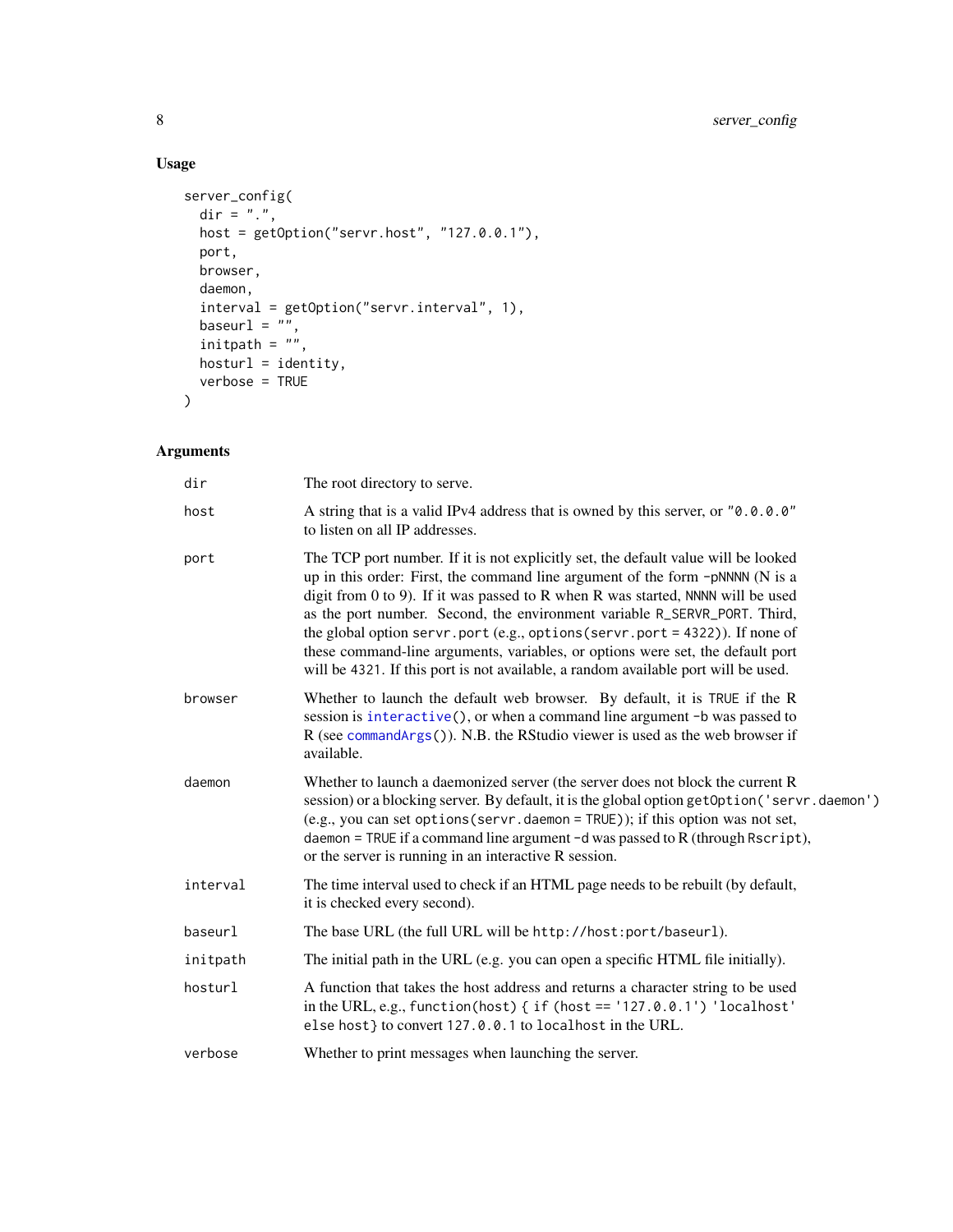## <span id="page-8-0"></span>serve\_example 9

## Value

A list of configuration information of the form list(host,port,start\_server = function(app)  $\{\},\ldots$ ).

serve\_example *A convenience function to serve examples in this package*

## Description

Use server functions to serve built-in examples of this package.

### Usage

```
serve_example(name, FUN, ..., run = interactive())
```
## Arguments

| name       | the directory name of the example under the directory system. file ('examples', package<br>$= 'server')$                                                                                       |
|------------|------------------------------------------------------------------------------------------------------------------------------------------------------------------------------------------------|
| <b>FUN</b> | a server function that takes the example path as its first argument, e.g. httd, or<br>rmdv1                                                                                                    |
| $\ddots$   | other arguments passed to FUN                                                                                                                                                                  |
| run        | whether to run the example (this is mainly for R CMD check purposes: the exam-<br>ples will not be really served when the R session is not interactive, so they will<br>not block R CMD check) |

#### Value

NULL if run = FALSE, otherwise the value returned from FUN().

#### Examples

```
# R Markdown v1 or v2
servr::serve_example("rmd", servr::rmdv1)
servr::serve_example("rmd", servr::rmdv2)
# GNU Make
servr::serve_example("make1", servr::make)
servr::serve_example("make2", servr::make)
```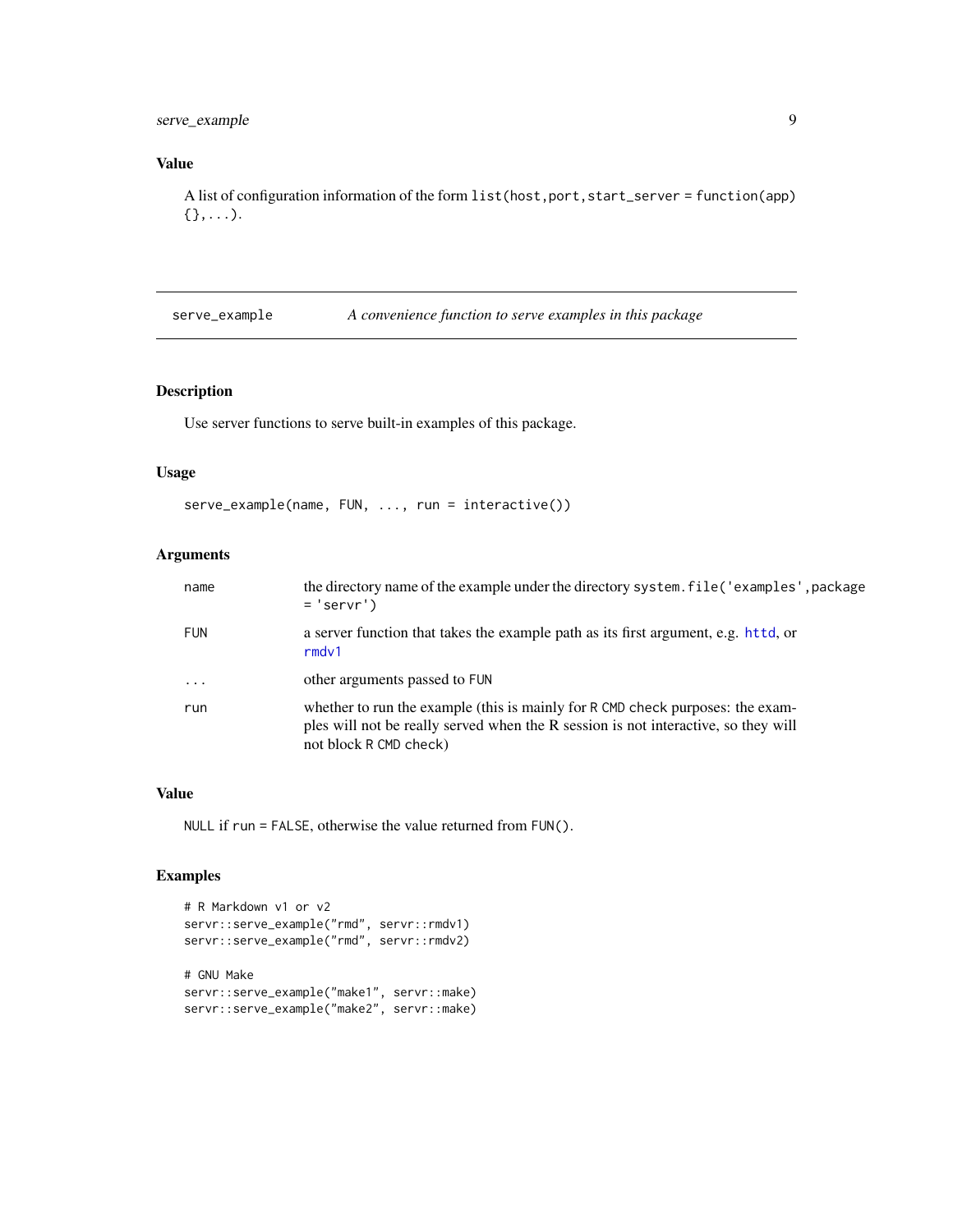#### <span id="page-9-0"></span>Description

Serve package vignettes under the 'vignettes/' directory. Because the HTML output files should not be included in the source package, this function renders R Markdown/HTML vignettes, displays them in the web browser, and deletes the HTML output files. You will see the HTML output when you click the links on the '.Rmd' or '.Rhtml' files (unlike the static HTTP server, the compiled output instead of the source document is displayed).

### Usage

vign(dir = "vignettes", ...)

#### Arguments

| dir                  | The root directory to serve.                    |
|----------------------|-------------------------------------------------|
| $\ddot{\phantom{0}}$ | server configurations passed to server_config() |

#### Details

When developing R packages, you may want to preview your vignettes once in a while. You can certainly click the button in RStudio to do it, but that requires you to install the package and rebuild the vignettes. With this function, your vignette will be rebuilt automatically when you update the source document. Moreover, because the compilation takes place in the current R session, you can take advantage of devtools::load\_all() (which has a keyboard shortcut in the RStudio IDE) to reload your package and see the updated vignette in the web browser.

#### Note

You are supposed to call this function from the root directory of your package. If that is not the case, you should provide the correct path to the 'vignettes/' directory of your package to the dir argument.